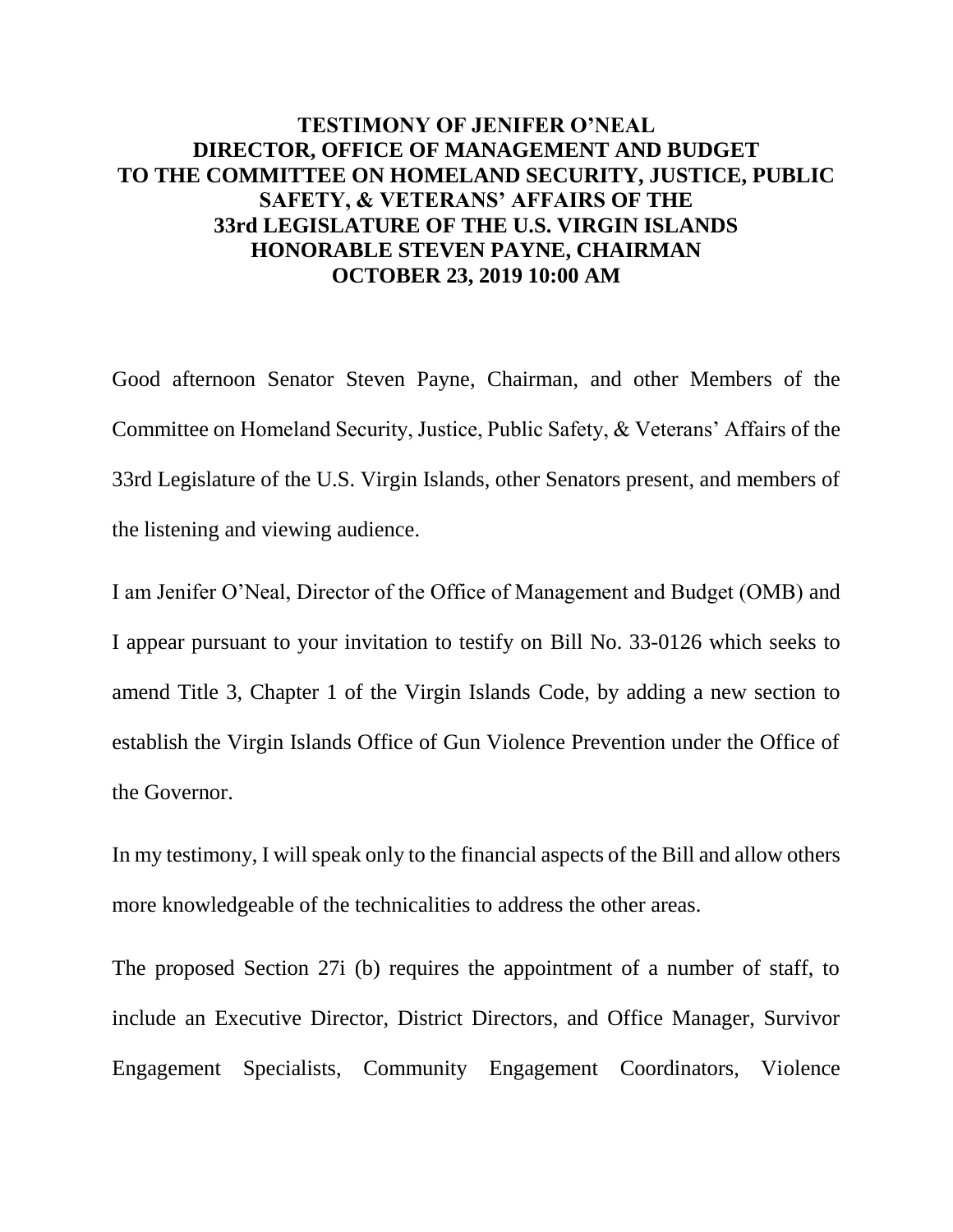Interrupters, and Analysts. I am unclear as to what type of analysts are needed as well as the number of persons overall that would need to be hired. Depending on the number of positions that are posted and filled, the cost of this new Office will far exceed the proposed \$700,000 referenced in Section 2 of Bill 33-0126.

Additionally, the Fiscal Year 2020 budget was recently passed and approved as a balanced budget, tying proposed expenditures to projected revenues. While I am aware that there were some differences in revenue projections, to the tune of almost \$20 million dollars, between what was submitted from the Executive Branch and what was ultimately approved by the Legislature, I am very much concerned about adding to or increasing the budget in any way at this time.

We should bear in mind that the Office of Management & Budget and the Department of Finance continues to monitor and manage collections and cash flow on a weekly basis to ensure effective continuity of operations, while also making sure that we can continue to pay our outstanding obligations including tax refunds and other debts from prior years. I am also keenly aware that going forward, the cost of continuing this new Office of Gun Violence Prevention under the Office of the Governor will be substantially higher than the initial \$700K in salaries alone, not to mention all of the outreach, reporting, and other responsibilities that are proposed. These are additional costs that we can ill-afford at this time, and may be better

2